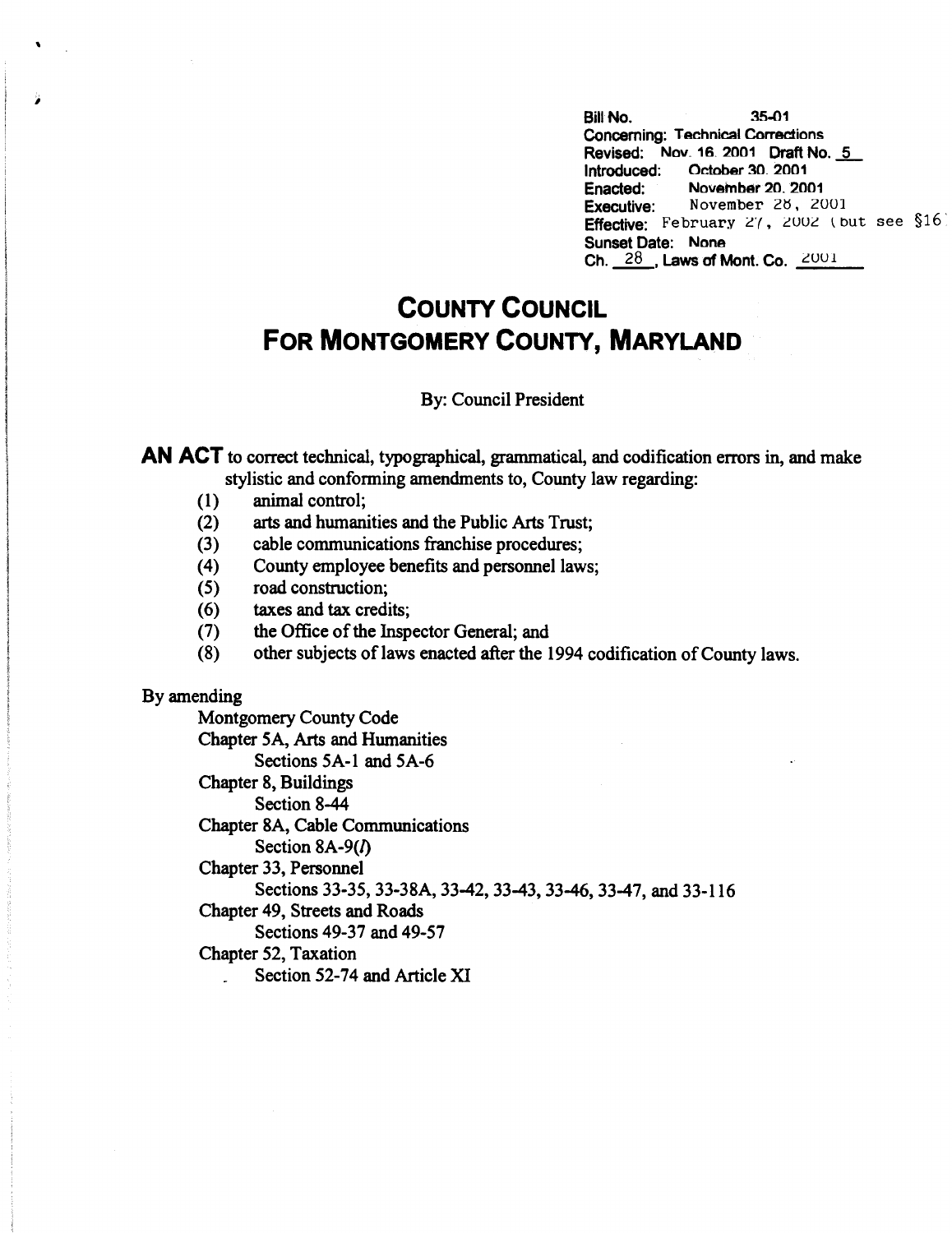Chapter 21, Laws of Montgomery County 1998 Chapter 23, Laws of Montgomery County 1998 Chapter *5,* Laws of Montgomery County 2000 Chapter 15, Laws of Montgomery County 2000

**Boldface Underlinina** [Single boldface brackets] Double underlining [[Double boldface brackets]]  $\ddot{r}$  +  $\ddot{r}$ 

*Heading or defined term. Added to existing law by original bill. Deleted.from existing law by original bill. Added by amendment. Deleted from existing law or the bill by amendment . Existing law unaffected by bill.* 

*The County Council for Montgomery County, Maryland approves the following Act:*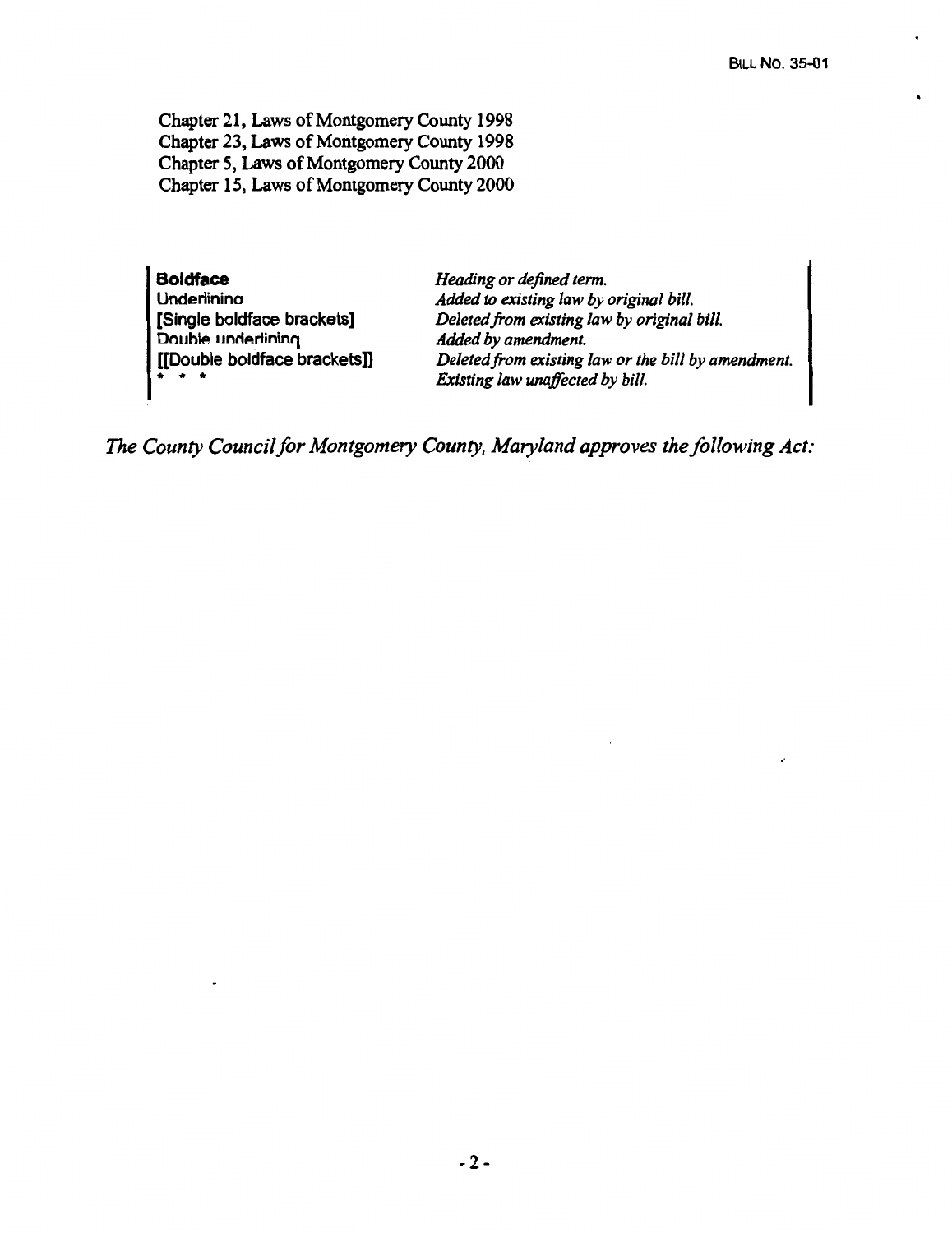BILL No. 35-01

| 1  |                     | Section 1. Chapter 21 of the Laws of Montgomery County 1998 is                |
|----|---------------------|-------------------------------------------------------------------------------|
| 2  |                     | amended to repeal former Sections 5-19A, 5-20, and 5-21 of the Code entirely, |
| 3  |                     | including any amendments to those sections made by a law enacted before       |
| 4  |                     | Chapter 21 of L.M.C. 1998 took effect.                                        |
| 5  |                     | Sec. 2. Sections 5A-1 and 5A-6 of the Code, as amended by Chapter 24          |
| 6  |                     | of the Laws of Montgomery County 1999, and Section 8-44(b) of the Code are    |
| 7  | amended as follows: |                                                                               |
| 8  | $5A-1.$             | Declaration of purpose.                                                       |
| 9  |                     | The County Council finds that:                                                |
| 10 |                     | *<br>*<br>*                                                                   |
| 11 | (b)                 | In addition to the dedication and devotion of individuals and groups          |
| 12 |                     | practicing and studying the arts and humanities, the advancement of           |
| 13 |                     | these subjects requires assistance and support not only through an            |
| 14 |                     | atmosphere within the community favoring the free flow of thought,            |
| 15 |                     | imagination and inquiry, but also through the coordination and                |
| 16 |                     | availability of material, conditions, and resources facilitating [[and]]      |
| 17 |                     | the exchange of meaningful ideas [and] and the expression of creative         |
| 18 |                     | thought.                                                                      |
| 19 |                     |                                                                               |
| 20 | 5A-6.               | <b>Council Authority.</b>                                                     |
| 21 |                     | The Arts and Humanities Council, in cooperation with the County government    |
| 22 |                     | and other local public agencies, should:                                      |
| 23 |                     | The Arts and Humanities Council, in cooperation with the County               |
| 24 |                     | government and other local public agencies, should:                           |
| 25 | (a)                 | Support, encourage, and promote the arts and humanities in the County,        |
| 26 |                     | including projects, performance, research, education, information             |
|    |                     |                                                                               |

 $\ddot{a}$ 

-3-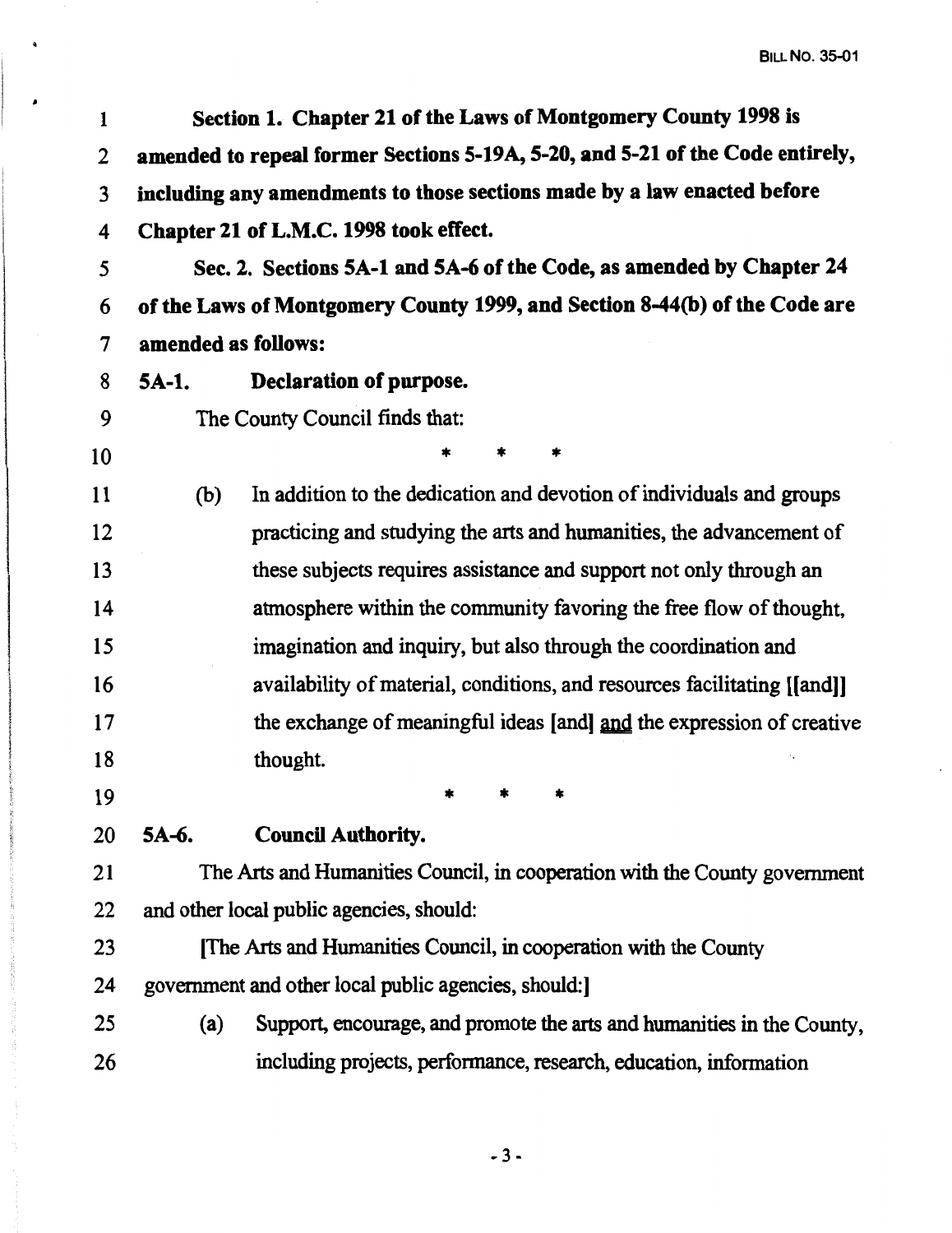$\bullet$ 

| 27 |            | exchange, historic preservation, and other activities that advance the  |
|----|------------|-------------------------------------------------------------------------|
| 28 |            | artistic, cultural, and intellectual environment in the County.         |
| 29 |            |                                                                         |
| 30 | 8-44.      | Public arts trust.                                                      |
| 31 |            |                                                                         |
| 32 | (b)        | The Chief Administrative Officer or a designee must administer the      |
| 33 |            | trust in consultation with:                                             |
| 34 |            | Arts and Humanities Council [of Montgomery County];<br>(1)              |
| 35 |            |                                                                         |
| 36 |            | Sec. 3. Section 8A-9( $\ell$ ), as amended by Chapter 18 of the Laws of |
| 37 |            | <b>Montgomery County 1998, is amended as follows:</b>                   |
| 38 | (1)        | Every franchise grant is subject to a franchise acceptance fee in an    |
| 39 |            | amount that does not exceed the County's costs to consider the          |
| 40 |            | application, less the amount of the filing fee.                         |
| 41 |            | Sec. 4. Section 33-35, as amended by Chapter 27 of the Laws of          |
| 42 |            | <b>Montgomery County 1998, is amended as follows:</b>                   |
| 43 | $33 - 35.$ | Definitions.                                                            |
| 44 |            | In this Article, the following words and phrases have the following     |
| 45 | meanings:  |                                                                         |
| 46 |            |                                                                         |
| 47 |            | <b>Fiduciary:</b> A person who:                                         |
| 48 |            |                                                                         |
| 49 |            | renders investment advice for a fee or other compensation about<br>(3)  |
| 50 |            | assets of a retirement system or has authority or responsibility        |
| 51 |            | to render that advice; or                                               |
| 52 |            |                                                                         |
|    |            |                                                                         |

-4-

 $\mathcal{L}$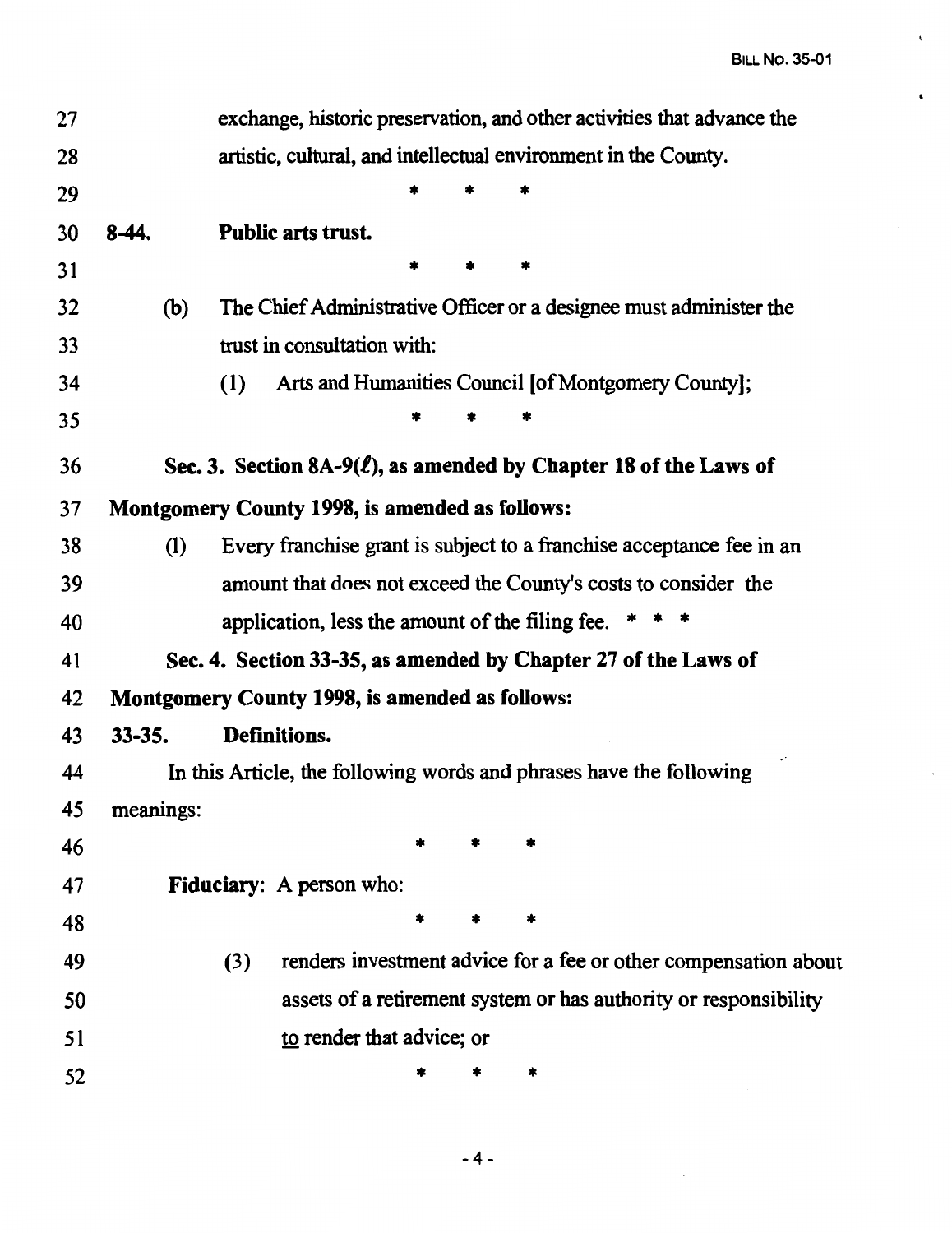| 53 |          | Sec. 5. Section 33-38A of the Code, as amended by Chapter 26 of the     |
|----|----------|-------------------------------------------------------------------------|
| 54 |          | Laws of Montgomery County 1999, is amended as follows:                  |
| 55 | 33-38A.  | <b>Deferred Retirement Option Plans.</b>                                |
| 56 | (a)      | DROP Plan for Group F members. $***$                                    |
| 57 |          | Death benefit. If an employee dies during the employee's<br>(8)         |
| 58 |          | participation in the program, the employee's beneficiary will           |
| 59 |          | receive:                                                                |
| 60 |          | the death benefit that the beneficiary would have<br>(A)                |
| 61 |          | received if the employee had retired on the date on which               |
| 62 |          | the employee began to participate in the program,                       |
| 63 |          | adjusted under subsection $[(6)(C)]$ $(6)(D)$ ; and                     |
| 64 |          | the balance of the employee's DRSP account.<br>(B)                      |
| 65 |          |                                                                         |
| 66 |          | Sec. 6. Sections 33-42, 33-43, 33-46, and 33-47, as amended by Chapter  |
| 67 |          | 31 of the Laws of Montgomery County 1998, are amended as follows:       |
| 68 | $33-42.$ | Amount of pension at normal retirement date or early retirement         |
| 69 |          | date.                                                                   |
| 70 |          |                                                                         |
| 71 | (i)      | Maximum annual benefit. Despite any other provision governing the       |
| 72 |          | retirement system, the annual benefit of a member must not exceed the   |
| 73 |          | limits of Internal Revenue Code Section 415 that apply to the plan. The |
| 74 |          | Chief Administrative Officer must freeze or reduce a member's annual    |
| 75 |          | benefit to comply with this subsection.                                 |
| 76 |          | [Internal Revenue Code]                                                 |
| 77 |          | *<br>*                                                                  |

 $\bullet$ 

 $\mathbf{r}$ 

 $\ddot{\phantom{a}}$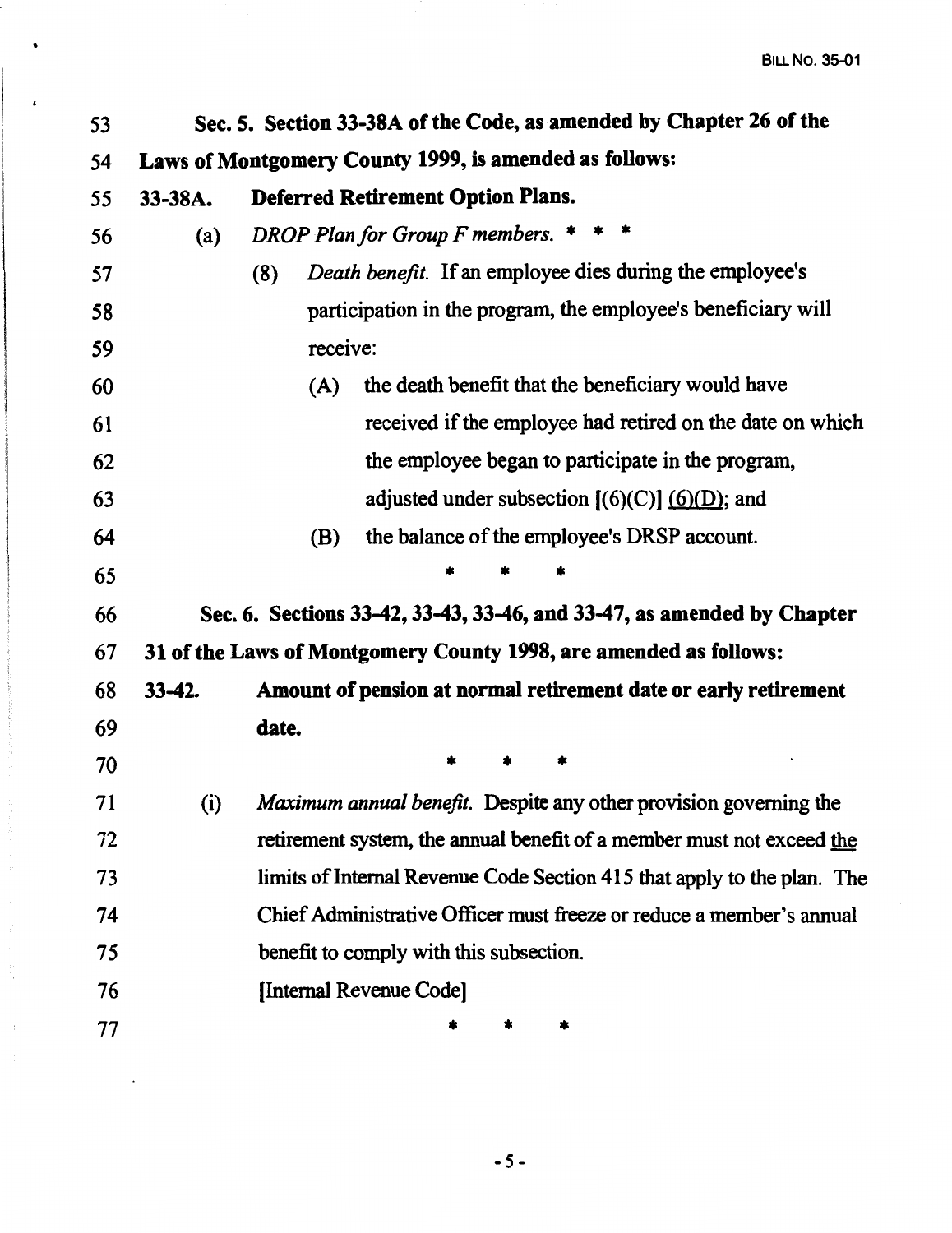$\mathcal{A}_{\mathcal{G}}$ 

| 78  | $33-43.$ | Disability retirement.                                                     |
|-----|----------|----------------------------------------------------------------------------|
| 79  |          |                                                                            |
| 80  | (d)      | Non-service-connected disability retirement. A member may be               |
| 81  |          | retired on a non-service-connected disability retirement if:               |
| 82  |          | The member has 5 years of credited service [and is not eligible<br>(1)     |
| 83  |          | for normal retirement];                                                    |
| 84  |          | *                                                                          |
| 85  | 33-46.   | Death benefits and designation of beneficiaries.                           |
| 86  | (a)      | Beneficiary death benefits of an active member whose death is not          |
| 87  |          | service connected. Upon the death of a member under circumstances not      |
| 88  |          | covered by subsection (b), the designated beneficiary must receive a       |
| 89  |          | death benefit payment equal to:                                            |
| 90  |          | member contributions. including <b>picked-up contributions</b> with<br>(1) |
| 91  |          | credited interest, or a spouse's, or domestic partner's, and               |
| 92  |          | children's benefit as provided in subsection (e); plus                     |
| 93  |          | 50 percent of average final earnings if the member was a member<br>(2)     |
| 94  |          | of the employees' retirement system of the state of Maryland as            |
| 95  |          | of August 15, 1965, and became a member of the employees'                  |
| 96  |          | retirement system of the County on or before December 31, 1966,            |
| 97  |          | or such later agency entrance date without a break in service, and         |
| 98  |          | who is not on leave without pay except for authorized leave                |
| 99  |          | without pay for illness.                                                   |
| 100 |          |                                                                            |
| 101 | (e)      | Spouse's, or domestic partner's, and children's benefits when an active    |
| 102 |          | member eligible for vesting or retirement dies.                            |
| 103 |          | A surviving spouse, domestic partner, or child who is the<br>(1)           |
| 104 |          | designated beneficiary of a member who [dies after becoming                |

-6-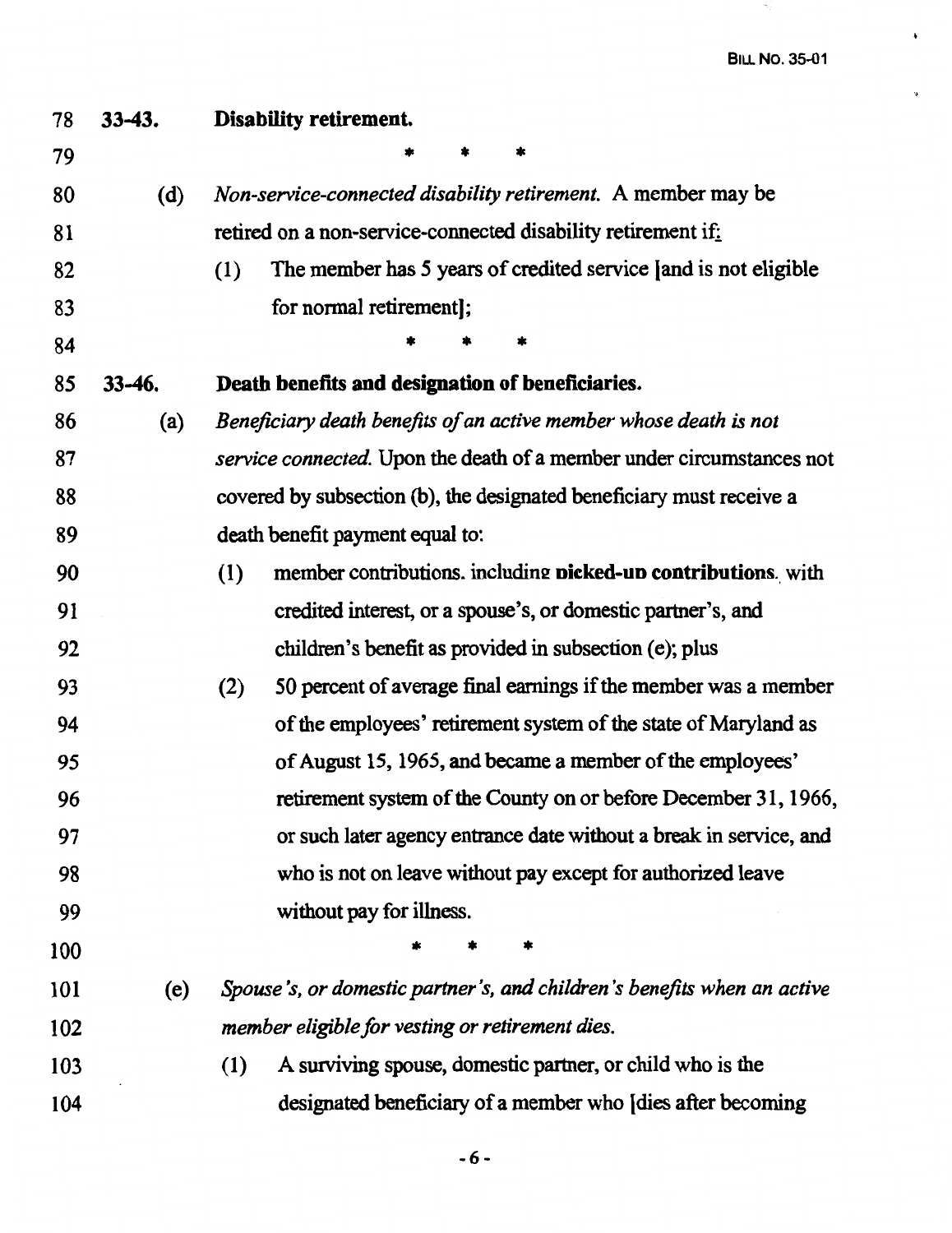| 105        |                                       |     |                 |                                        |        |   | eligible for vesting or retirement, but before pension payments     |
|------------|---------------------------------------|-----|-----------------|----------------------------------------|--------|---|---------------------------------------------------------------------|
| 106        |                                       |     |                 |                                        |        |   | begin,] died after becoming eligible to vest or retire may elect    |
| 107        |                                       |     |                 |                                        |        |   | within 60 days after the member's death a benefit equal to the      |
| 108        |                                       |     |                 |                                        |        |   | yearly amount of benefits that would have been payable if the       |
| 109        |                                       |     |                 |                                        |        |   | member had vested or retired immediately before death and had       |
| 110        |                                       |     |                 |                                        |        |   | elected a 100-percent joint and survivor pension option. The        |
| 111        |                                       |     |                 |                                        |        |   | payments must begin on the member's normal retirement date if       |
| <b>112</b> |                                       |     |                 |                                        |        |   | the member was eligible for vesting, or immediately if the          |
| 113        |                                       |     |                 | member was eligible for retirement.    |        |   |                                                                     |
| 114        |                                       |     |                 |                                        |        |   |                                                                     |
| <b>115</b> | $33-47.$                              |     | Administration. |                                        |        |   |                                                                     |
| 116        |                                       |     |                 |                                        | $\ast$ | * |                                                                     |
| <b>117</b> | (e)                                   |     |                 | Payment of expenses and contributions. |        |   |                                                                     |
| 118        |                                       | (1) |                 |                                        |        |   | The [county] County must pay contributions of the [county]          |
| 119        |                                       |     |                 |                                        |        |   | County to the retirement system from appropriations approved        |
| 120        |                                       |     |                 | by the County Council.                 |        |   |                                                                     |
| 121        |                                       | (2) |                 | The board must pay:                    |        |   |                                                                     |
| 122        |                                       |     | (A)             |                                        |        |   | operating expenses of the integrated retirement plan and            |
| 123        |                                       |     |                 |                                        |        |   | the optional retirement plan from the assets of these               |
| 124        |                                       |     |                 | plans; and                             |        |   |                                                                     |
| 125        |                                       |     | (B)             |                                        |        |   | operating expenses of the elected officials' plan from              |
| 126        |                                       |     |                 |                                        |        |   | plan assets or from County government assets, at the                |
| 127        |                                       |     |                 |                                        |        |   | direction of the Chief Administrative Officer.                      |
| 128        |                                       |     |                 |                                        |        |   | Sec. 7. Paragraph (3) of Section 33-116(a) of the Code, as added by |
| 129        |                                       |     |                 |                                        |        |   | Chapter 30 of the Laws of Montgomery County 1998, is amended by     |
| <b>130</b> | renumbering the paragraph as follows: |     |                 |                                        |        |   |                                                                     |

 $\rightarrow$  , or  $\sim$ 

 $\bullet$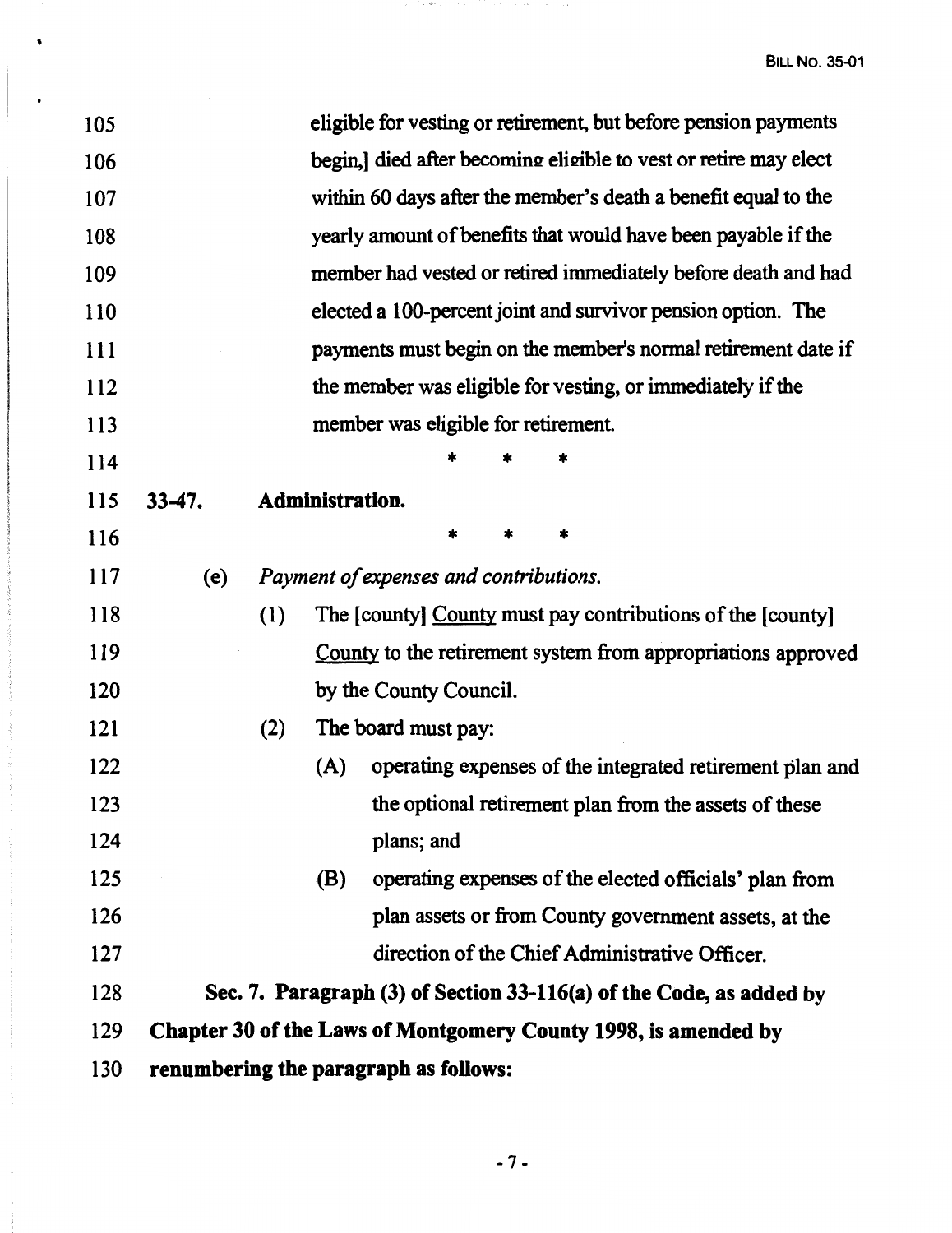$\ddot{\phantom{0}}$ 

| 131 | 33-116.        | <b>Participant Contributions.</b>                                                   |
|-----|----------------|-------------------------------------------------------------------------------------|
| 132 | (a)            | Percent of participant contributions.                                               |
| 133 |                | [(3)]                                                                               |
| 134 |                | A participant who rejoins County service after military service<br>$\left(4\right)$ |
| 135 |                | that qualified under Section 33-119(b) as credited service may                      |
| 136 |                | contribute $* * *$                                                                  |
| 137 |                | Sec. 8. Chapter 23 of the Laws of Montgomery County 1998 is amended                 |
| 138 |                | by renumbering Section 33-147 of the Code, as added by that Act, as follows:        |
| 139 | 33-[147] 146A. | Miscellaneous.                                                                      |
| 140 |                | Sec. 9. Section 49-37(a) of the Code is amended as follows:                         |
| 141 | 49-37.         | Construction by county.                                                             |
| 142 | (a)            | No road shall be constructed by the county, whether on force account                |
| 143 |                | or by contract or both, unless the right-of-way for such road has been              |
| 144 |                | previously acquired by the county or dedicated to public use by                     |
| 145 |                | appropriate recording among the land records of the county, and the                 |
| 146 |                | cost of the road is to be charged against the benefited property in                 |
| 147 |                | accordance with sections 49-51 to 49-61 and subsection (b) of this                  |
| 148 |                | section. Any road so constructed shall conform to the minimum                       |
| 149 |                | requirements, standards, and specifications for its particular                      |
| 150 |                | classification as prescribed by this article [; provided, that the]. The            |
| 151 |                | county may require such construction to be in excess of or better than              |
| 152 |                | that prescribed as a minimum[; provided further, that nothing herein                |
| 153 |                | shall prohibit]. Nothing in this Section prohibits the county from                  |
| 154 |                | constructing [roads pursuant to section 20-42 relating to] a road under             |
| 155 |                | a contract [services for municipalities] with a municipality or pursuant            |
| 156 |                | to [agreements made by the] an agreement between the county [with                   |
| 157 |                | other governmental agencies] and another government agency.                         |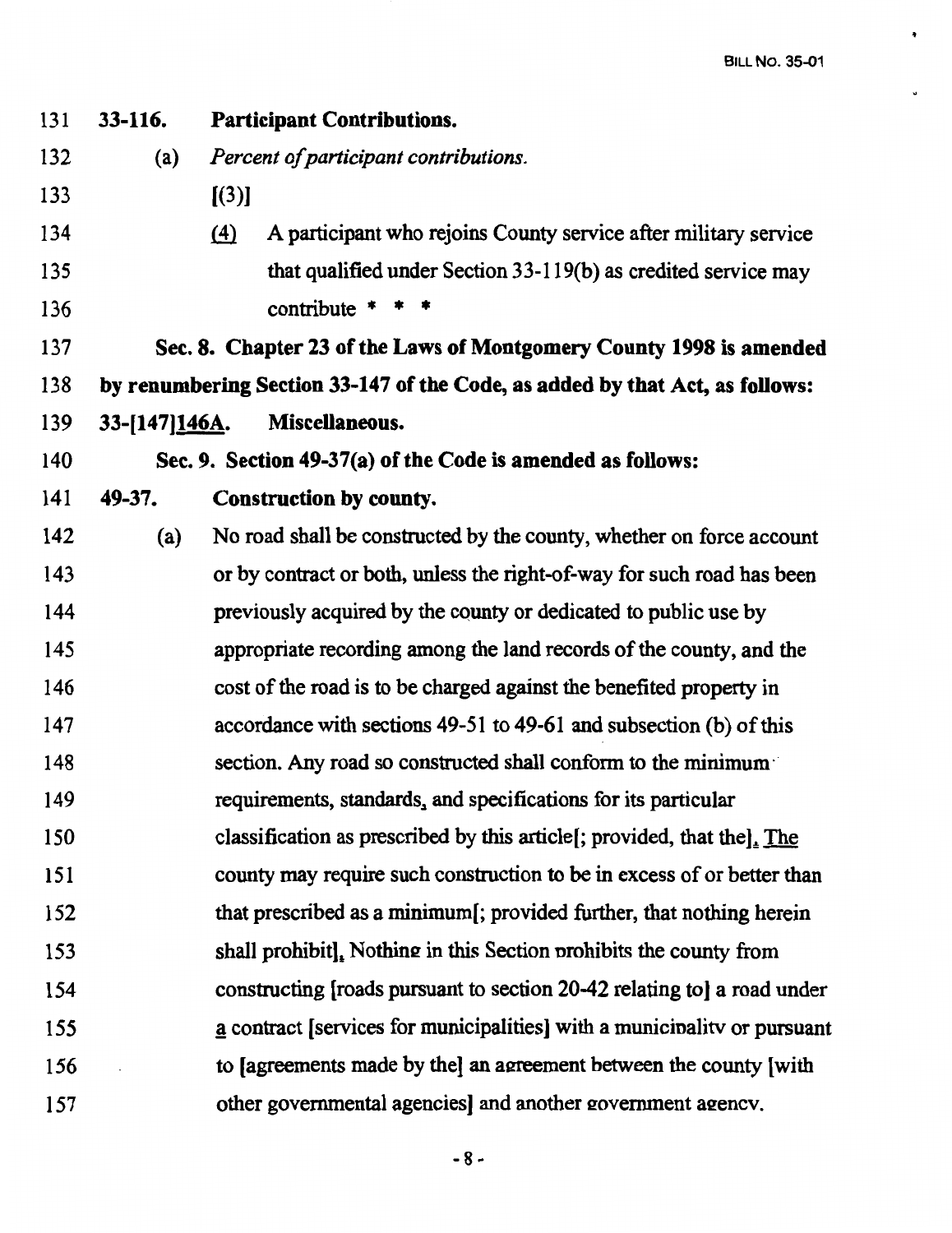BILL **No. 35-01** 

| 158 |        |                                                                     |
|-----|--------|---------------------------------------------------------------------|
| 159 |        | Sec. 10. Section 49-57(a) of the Code is amended as follows:        |
| 160 | 49-57. | Roads partly in unincorporated area and partly in city, town, etc.  |
| 161 | (a)    | Whenever a road lies partly within the unincorporated area of       |
| 162 |        | the county and partly within a city, town, village, or special      |
| 163 |        | taxing area [therein which] of the county that has jurisdiction     |
| 164 |        | over the construction or maintenance of that part of the road       |
| 165 |        | [lying within such] in the incorporated area, the entire [length]   |
| 166 |        | and width of such] road may be constructed by the county or by      |
| 167 |        | the city, town, village, or special taxing area [in accordance      |
| 168 |        | with] according to the laws, ordinances, rules, and regulations     |
| 169 |        | [relating to the] for construction of county roads[,] or of "public |
| 170 |        | ways" [or such] in the city, town, village, or special taxing area  |
| 171 |        | [, as defined in the Annotated Code of Maryland, 1957, article      |
| 172 |        | 23B, section 74, in the same manner] as if [such] the road [lay]    |
| 173 |        | were wholly within the unincorporated area of the county or         |
| 174 |        | wholly within [such] the city, town, village, or special taxing     |
| 175 |        | area[; provided, however, that the]. The county executive [or]      |
| 176 |        | and the governing body of [such] the city, [[county]] town,         |
| 177 |        | village, or special taxing area [shall] must mutually consent       |
| 178 |        | [thereto to the other of such parties desiring so] to construct     |
| 179 |        | such road or public way, which consent may be granted without       |
| 180 |        | regard to the laws and ordinances of [such] the county or of        |
| 181 |        | [such] the city, town, village, or special taxing area [relating to |
| 182 |        | thel regarding construction of roads or public ways and             |
| 183 |        | assessment [therefor] for the construction.                         |

to and the

 $\Delta$ 

 $\ddot{\phantom{a}}$ 

-9-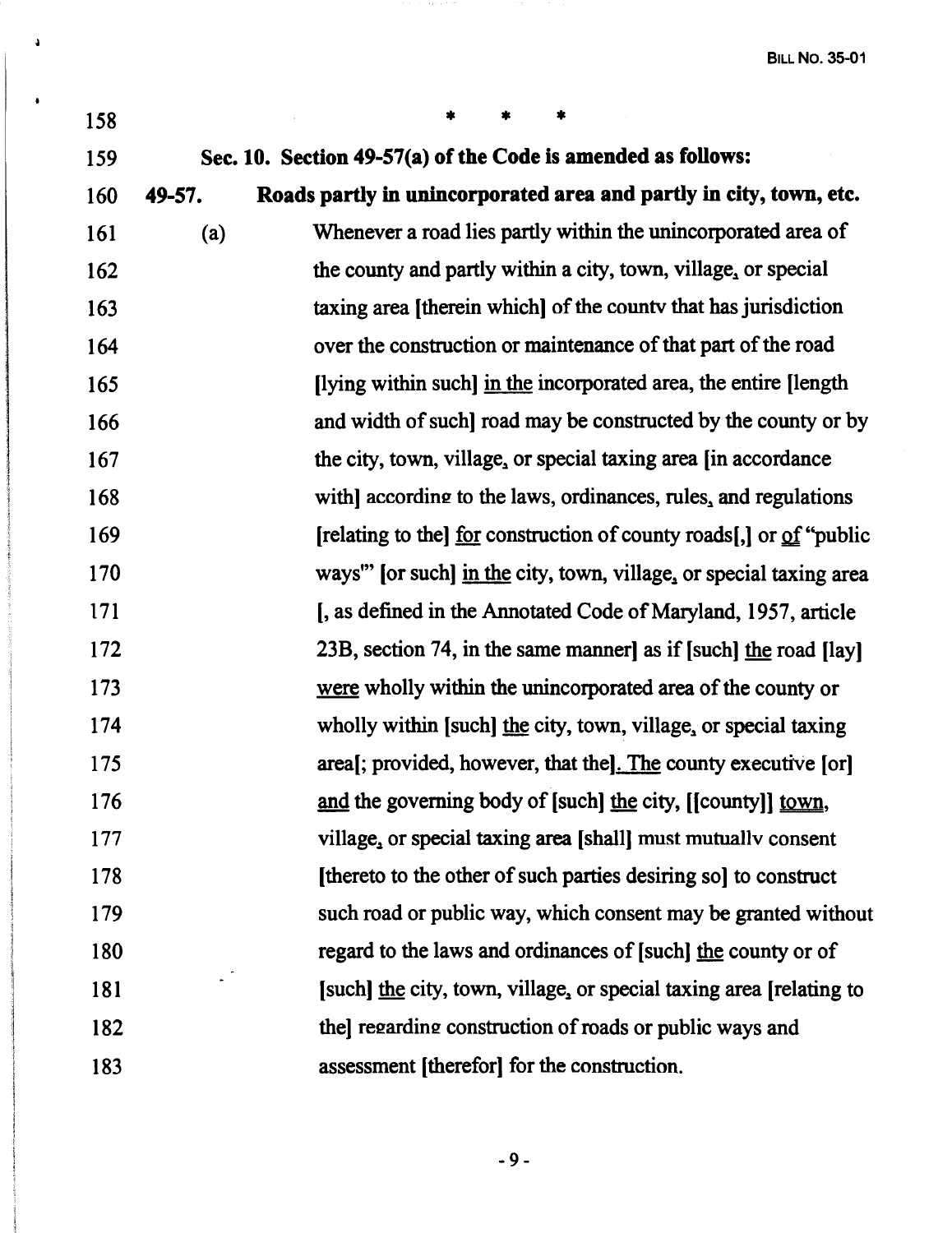..

 $\ddot{\bullet}$ 

| 184        |                                                        |                  |   |                               |                          |  | Sec. 11. Chapter 15 of the Laws of Montgomery County 2000 is              |
|------------|--------------------------------------------------------|------------------|---|-------------------------------|--------------------------|--|---------------------------------------------------------------------------|
| 185        |                                                        |                  |   |                               |                          |  | amended by renumbering the Section of the Code added by that Act as       |
| 186        | follows:                                               |                  |   |                               |                          |  |                                                                           |
| 187        | 52-18[J] $\underline{\bf K}$ .                         |                  |   |                               |                          |  | <b>Property Tax Credit – Fire Sprinkler Systems.</b>                      |
| 188        |                                                        |                  |   |                               |                          |  | Sec. 12. Section 52-74 of the Code, as amended by Chapter 16 of the       |
| 189        | Laws of Montgomery County 1999, is amended as follows: |                  |   |                               |                          |  |                                                                           |
| 190        | $52 - 74.$                                             |                  |   | Administration of tax credit. |                          |  |                                                                           |
| 191        | (a)                                                    | *                | * | *                             |                          |  |                                                                           |
| 192        | (b)                                                    | *                | * | *                             |                          |  |                                                                           |
| 193        | (c)                                                    | $\ast$           | * | *                             |                          |  |                                                                           |
| 194        | [(c)]                                                  |                  |   |                               |                          |  |                                                                           |
| 195        | $\overline{d}$                                         | *                | * |                               |                          |  |                                                                           |
| 196        | [(d)]                                                  |                  |   |                               |                          |  |                                                                           |
| 197        | $\mathbf{e}$                                           |                  |   |                               |                          |  |                                                                           |
| 198        |                                                        |                  |   |                               |                          |  | Sec. 13. Article XI of Chapter 52 of the Code, as [[amended]] added by    |
| 199        |                                                        |                  |   |                               |                          |  | Chapter 34 of the Laws of Montgomery County 1998, is amended by           |
| <b>200</b> |                                                        |                  |   |                               |                          |  | renumbering Sections 52-75 ("Definitions") through 52-80 ("Penalties") as |
| 201        |                                                        |                  |   |                               |                          |  | Sections 52-81 through 52-86, respectively, and further amending Section  |
| 202        | 52-82, as amended by this Section, as follows:         |                  |   |                               |                          |  |                                                                           |
| 203        |                                                        |                  |   |                               | Article XI. Tobacco Tax. |  |                                                                           |
| 204        |                                                        |                  |   |                               |                          |  |                                                                           |
| 205        | <u>52-82.</u>                                          |                  |   | Imposition of tax.            |                          |  |                                                                           |
| 206        |                                                        |                  |   |                               | *                        |  |                                                                           |
| 207        | (c)                                                    | The tax rate on: |   |                               |                          |  |                                                                           |
| 208        |                                                        |                  |   |                               |                          |  |                                                                           |
| 209        |                                                        | (2)              |   | Cigarette tobacco is:         |                          |  |                                                                           |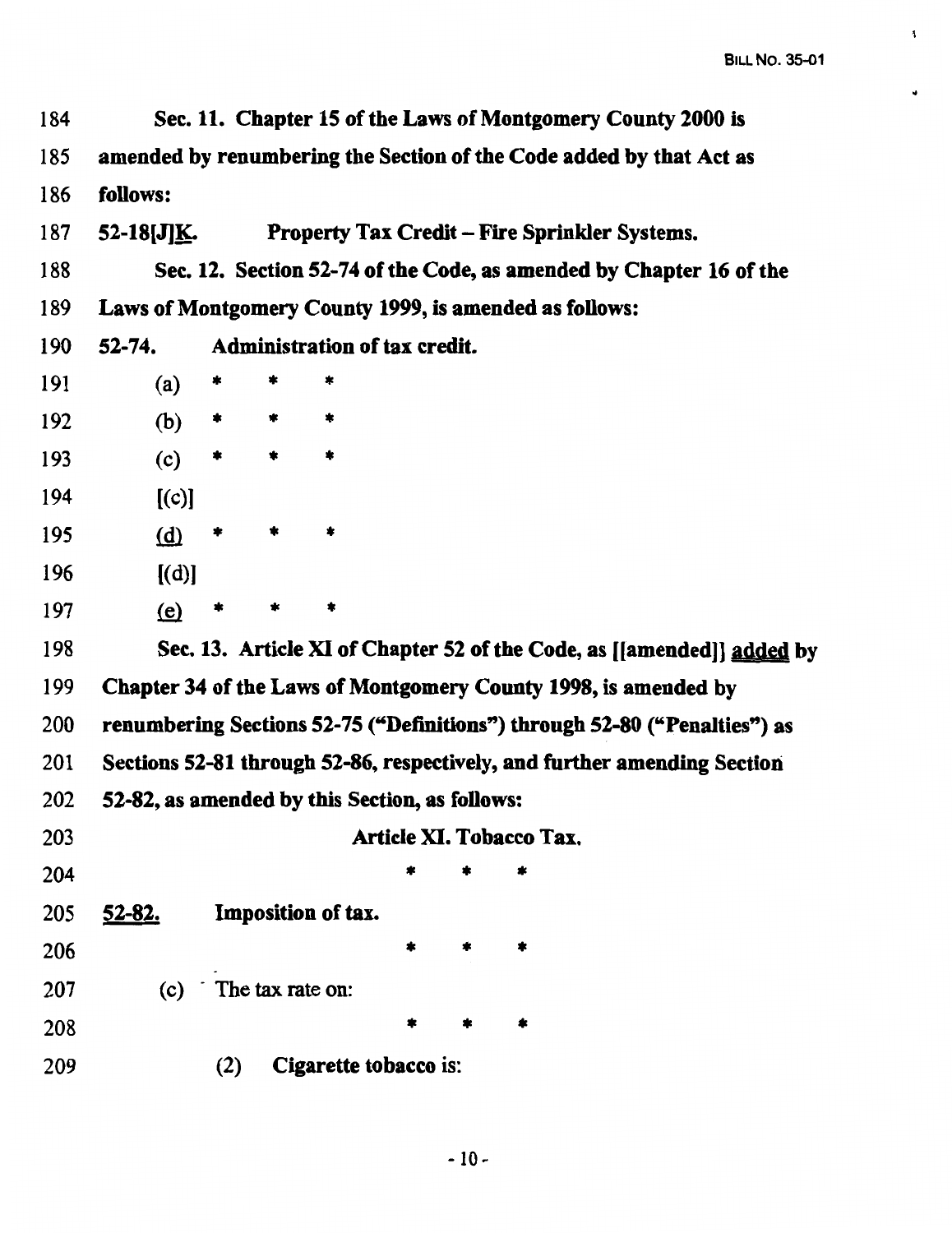| 210 |                                        | (A) | 36 cents for each package containing 1.5 ounces or less;                            |
|-----|----------------------------------------|-----|-------------------------------------------------------------------------------------|
| 211 |                                        |     | or                                                                                  |
| 212 |                                        | (B) | for each package containing more than 1.5 ounces, 36                                |
| 213 |                                        |     | cents for each unit or fraction [or] of a unit containing 1.5                       |
| 214 |                                        |     | ounces.                                                                             |
| 215 | (3)                                    |     | <b>Pipe tobacco is:</b>                                                             |
| 216 |                                        | (A) | 36 cents for each package containing 1.5 ounces or less;                            |
| 217 |                                        |     | or                                                                                  |
| 218 |                                        | (B) | for each package containing more than 1.5 ounces, 36                                |
| 219 |                                        |     | cents for each unit or fraction [or] of a unit containing 1.5                       |
| 220 |                                        |     | ounces.                                                                             |
| 221 |                                        |     | *<br>*                                                                              |
| 222 |                                        |     | Sec. 14. Section 2 of Chapter 5 of the Laws of Montgomery County                    |
| 223 | 2000 is amended as follows:            |     |                                                                                     |
| 224 |                                        |     | Sec. 2. Section 2 of Chapter [26] 13 of the Laws of Montgomery County               |
| 225 | 1997 is repealed:                      |     |                                                                                     |
| 226 |                                        |     | Sec. 15. Rule of Interpretation.                                                    |
| 227 |                                        |     | The amendments in this Act are intended to make technical, typographical,           |
| 228 |                                        |     | grammatical, codification, and stylistic changes that do not change the substantive |
| 229 |                                        |     | effect of the laws that they amend. An amendment made by this Act must be           |
| 230 |                                        |     | interpreted as a restatement and correction of the corresponding statutory          |
| 231 | provision, without substantive effect. |     |                                                                                     |
| 232 | Sec. 16. Effective Dates.              |     |                                                                                     |
| 233 | (a)                                    |     | Section 1 takes effect as if enacted in Chapter 21 of the Laws of                   |
| 234 |                                        |     | Montgomery County 1998.                                                             |
| 235 | (b)                                    |     | Section 2 takes effect as if enacted in Chapter 24 of the Laws of                   |
| 236 |                                        |     | Montgomery County 1999.                                                             |
|     |                                        |     |                                                                                     |

 $\lambda$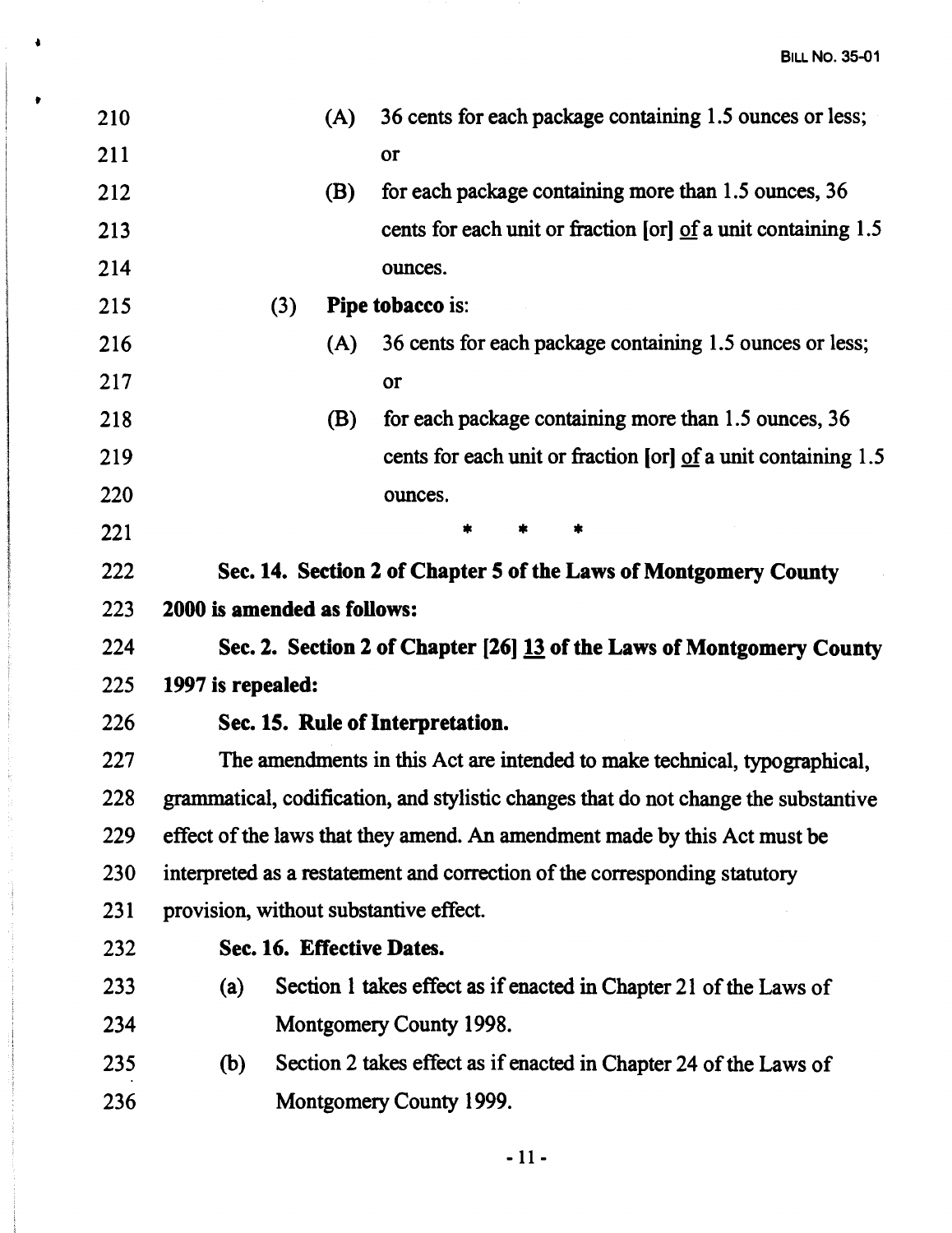**t** 

| 237 | (c)               | Section 3 takes effect as if enacted in Chapter 18 of the Laws of  |
|-----|-------------------|--------------------------------------------------------------------|
| 238 |                   | Montgomery County 1998.                                            |
| 239 | (d)               | Section 4 takes effect as if enacted in Chapter 27 of the Laws of  |
| 240 |                   | Montgomery County 1998.                                            |
| 241 | (e)               | Section 5 takes effect as if enacted in Chapter 26 of the Laws of  |
| 242 |                   | Montgomery County 1999.                                            |
| 243 | (f)               | Section 6 takes effect as if enacted in Chapter 31 of the Laws of  |
| 244 |                   | Montgomery County 1998.                                            |
| 245 | (g)               | Section 7 takes effect as if enacted in Chapter 30 of the Laws of  |
| 246 |                   | Montgomery County 1998.                                            |
| 247 | (h)               | Section 8 takes effect as if enacted in Chapter 23 of the Laws of  |
| 248 |                   | Montgomery County 1998.                                            |
| 249 | (i)               | Section 9 takes effect as if enacted in Chapter 39 of the Laws of  |
| 250 |                   | Montgomery County 1977 and recodified, as amended in this Act, in  |
| 251 |                   | Chapter 37 Laws of Montgomery County 1986.                         |
| 252 | (j)               | Section 10 takes effect on October 1, 1994.                        |
| 253 | $\left( k\right)$ | Section 11 takes effect as if enacted in Chapter 15 of the Laws of |
| 254 |                   | Montgomery County 2000.                                            |
| 255 | (1)               | Section 12 takes effect as if enacted in Chapter 16 of the Laws of |
| 256 |                   | Montgomery County 1999.                                            |
| 257 | (m)               | Section 13 takes effect as if enacted in Chapter 34 of the Laws of |
| 258 |                   | Montgomery County 1998.                                            |
| 259 | (n)               | Section 14 takes effect as if enacted in Chapter 5 of the Laws of  |
| 260 |                   | Montgomery County 2000.                                            |
|     |                   |                                                                    |

 $\ddot{\phantom{a}}$